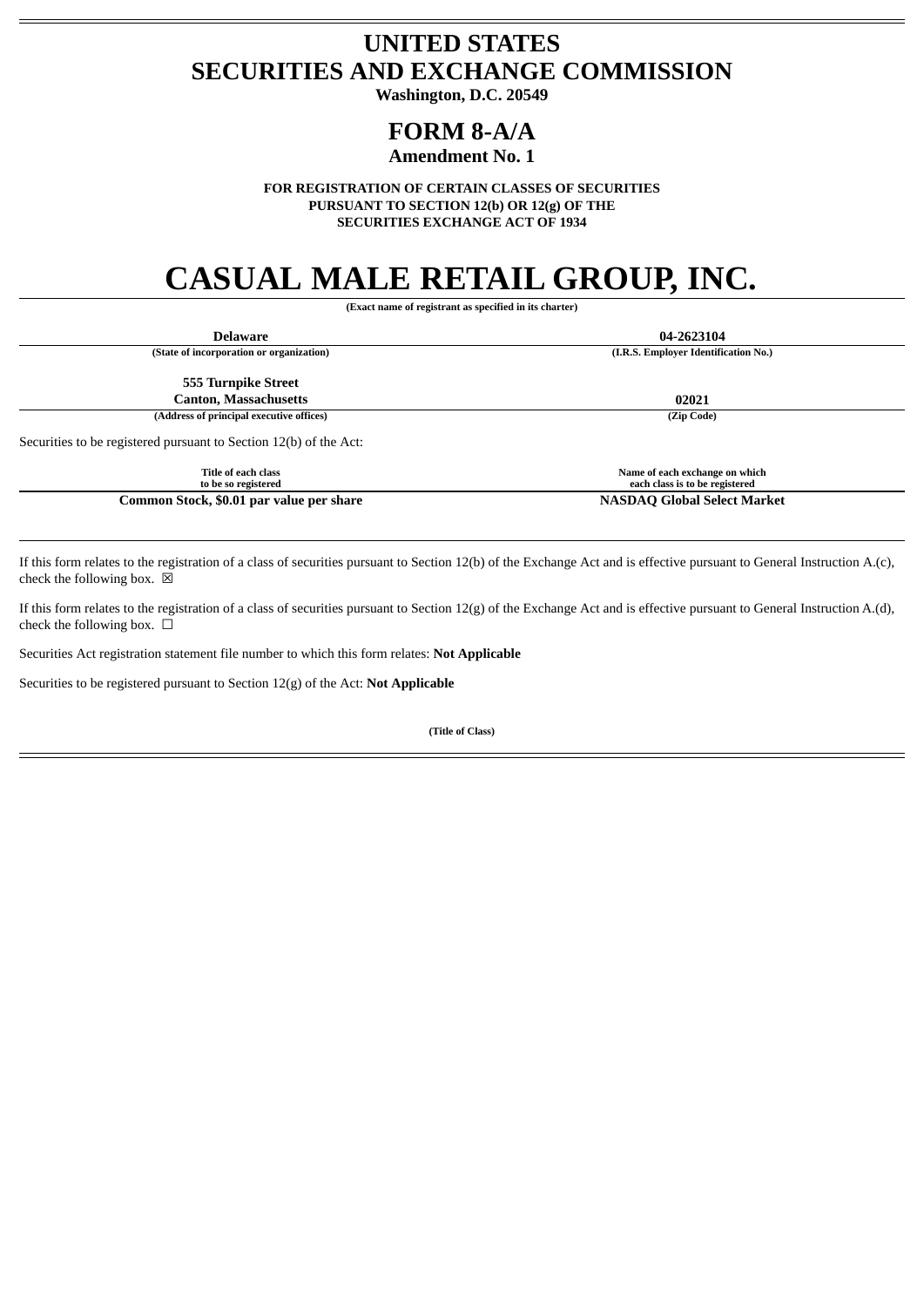The undersigned hereby amends, as set forth below, the Registration Statement on Form 8-A filed by the registrant with the Securities and Exchange Commission on May 27, 1987.

#### **Item 1. Description of Registrant's Securities to be Registered**

#### **General Description**

On August 27, 2009, the stockholders of Casual Male Retail Group, Inc., a Delaware corporation (the "Company"), approved certain amendments to the Restated Certificate of Incorporation of the Company, as amended (the "Certificate," and, together with the Reclassification Amendment and Capitalization Amendment described below, the "Certificate of Incorporation"), to (a) reclassify the Company's existing common stock, par value \$0.01 per share ("Old Common Stock"), into shares of new common stock, par value \$0.01 per share ("Common Stock"), and impose restrictions on transfer of the Common Stock in certain circumstances (the "Reclassification Amendment"); and (b) increase the authorized number of shares of the Company's Common Stock from 75,000,000 shares to 100,000,000 shares (the "Capitalization Amendment"). The restrictions on transfer prohibit certain future transfers of the Company's capital stock, including the Common Stock, that could adversely affect the Company's ability to utilize its net operating loss carry-forwards and certain income tax credits to reduce its federal income taxes. Pursuant to the Reclassification Amendment, each share of the Company's Old Common Stock was automatically reclassified into one share of Common Stock (the "Reclassification").

The following summary of certain provisions of the Company's Common Stock does not purport to be complete and is subject to, and qualified in its entirety by reference to, the provisions of the Certificate of Incorporation and by the provisions of applicable law.

The authorized capital stock of the Company consists of 100,000,000 shares of Common Stock and 1,000,000 shares of preferred stock, \$0.01 par value per share.

Except for the restrictions on transfer set forth in the Reclassification Amendment and described below, the shares of Common Stock have the same rights and preferences as shares of Old Common Stock.

#### *Dividends*

Subject to the prior rights of any series of preferred stock which may from time to time be outstanding, the holders of Common Stock are entitled to receive such dividends, if any, as may be declared from time to time by the Company's board of directors out of legally available funds. In the event the Company is liquidated, dissolved or its affairs are wound up, after the Company pays or makes adequate provision for all of its known debts and liabilities, each holder of Common Stock will receive dividends pro rata out of assets that the Company can legally use to pay distributions, subject to any rights that are granted to the holders of any class or series of preferred stock.

#### *Voting Rights*

Holders of Common Stock will have the exclusive power to vote on all matters presented to the Company's stockholders, including the election of directors, except as otherwise provided by Delaware law or as provided with respect to any other class or series of stock. Holders of Common Stock are entitled to one vote per share. There is no cumulative voting in the election of the Company's directors, which means that, subject to any rights to elect directors that are granted to the holders of any class or series of preferred stock, a plurality of the votes cast at a meeting of stockholders at which a quorum is present is sufficient to elect a director.

#### *Other Rights*

Subject to the preferential rights of any other class or series of stock, all shares of Common Stock have equal dividend, distribution, liquidation and other rights, and have no preference, appraisal or exchange rights, except for any appraisal rights provided by Delaware law. Furthermore, holders of Common Stock have no conversion, sinking fund or redemption rights, or preemptive rights to subscribe for any of the Company's securities.

#### *Certain Transfer Restrictions*

As a result of the Reclassification, the Company's shares of Common Stock are subject to transfer restrictions such that holders of Common Stock are restricted from attempting to transfer (which includes any direct or indirect acquisition, sale, transfer, assignment, conveyance, pledge or other disposition) any of the shares of Common Stock (or options, warrants or other rights to acquire the Company's stock, or securities convertible or exchangeable into Common Stock), to the extent that transfer would (i) create or result in an individual or entity becoming a 5-percent shareholder of the Company's stock for purposes of Section 382 of the Internal Revenue Code of 1986, as amended, and the related Treasury Regulations (which are referred to as a "Five Percent Shareholder") or (ii) increase the stock ownership percentage of any existing Five Percent Shareholder.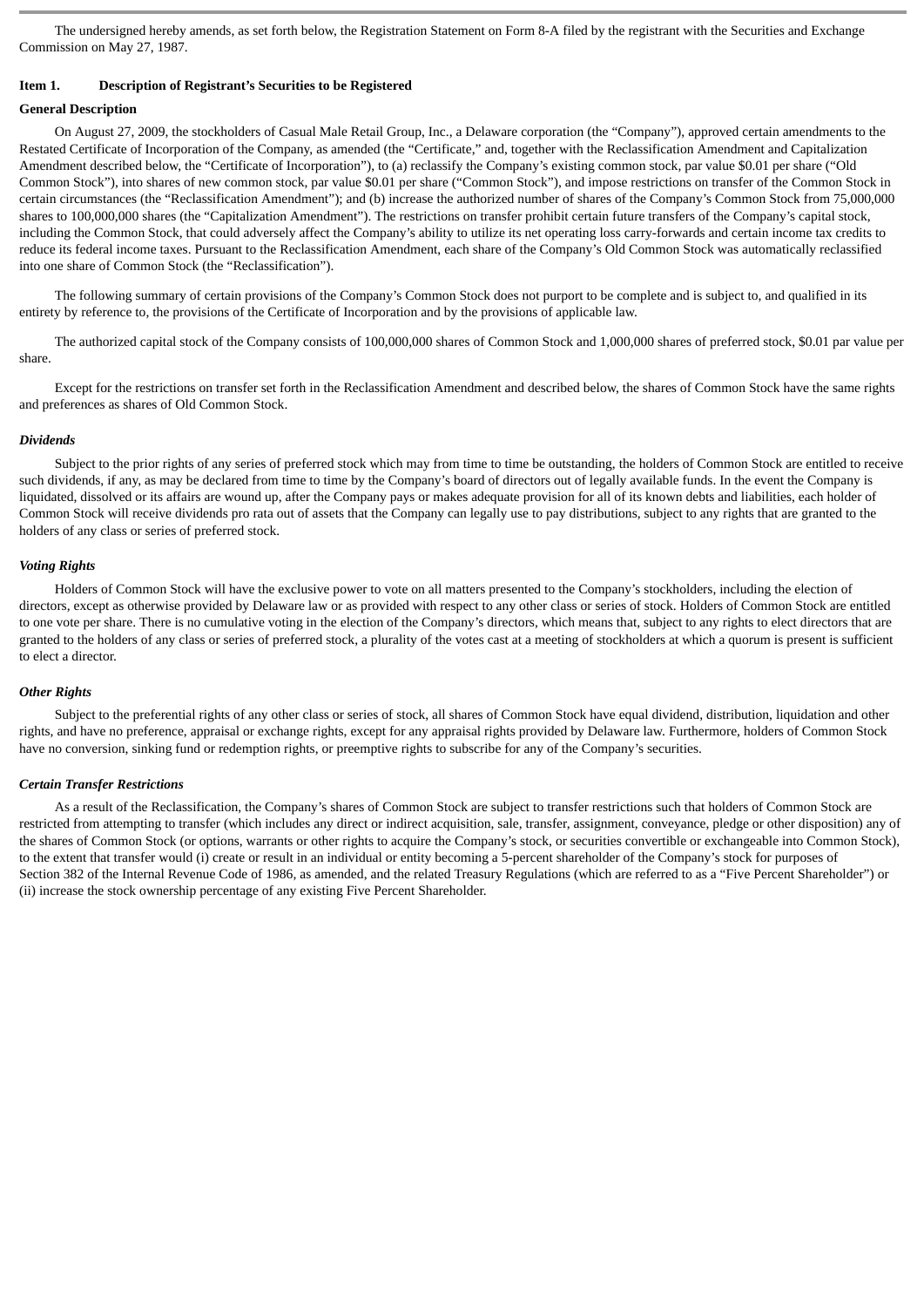Transfers that violate the provisions of the Certificate of Incorporation will be null and void *ab initio* and will not be effective to transfer any record, legal, beneficial or any other ownership of the number of shares which result in the violation of the Certificate of Incorporation (which shares are referred to as "Excess Securities"). The purported transferee will not be entitled to any rights as a Company stockholder with respect to the Excess Securities. Instead, the purported transferee would be required, upon demand by the Company, to transfer the Excess Securities to an agent designated by the Company for the limited purpose of consummating an orderly arm's-length sale of such shares to a permitted buyer or buyers, which may include the purported transferor or the Company. Any such sales would occur in privately negotiated transactions or over a national securities exchange or national securities quotation system on which the Company's securities may be traded. The agent, in its sole discretion, will effect such sale or sales in an orderly fashion and will not be required to effect any such sale within any specific time frame if, in the agent's discretion, such sale or sales would disrupt the market for the Company's securities, would adversely affect the value of the Company's securities or would be in violation of applicable securities laws. The net proceeds of the sale will be distributed first to reimburse the agent for any costs associated with the sale, second to the purported transferee to the extent of the price it paid, and finally any additional amount will go to the purported transferor, or, if the purported transferor cannot be readily identified, to a charity designated by the board of directors of the Company.

The transfer restrictions and other provisions of the Reclassification Amendment will terminate when the Company's board of directors determines in good faith that it is in the best interest of the Company and its stockholders for the transfer restrictions imposed by the amendment to terminate.

All shares of the Common Stock that have been issued in exchange for shares of the Old Common Stock in the Reclassification are fully paid and nonassessable.

The Reclassification has an "anti-takeover" effect because, among other things, the Common Stock issued in exchange for the Old Common Stock restricts the ability of a person, entity or group to accumulate more than five percent of the Company's Common Stock and the ability of persons, entities or groups now owning more than five percent of the outstanding shares of Common Stock from acquiring additional shares of the Company's Common Stock without the approval of the Company's Board of Directors.

#### *Transfer Agent*

The transfer agent and registrar for the Company's Common Stock is American Stock Transfer & Trust Company. Its address is 59 Maiden Lane, Plaza Level, New York, New York 10038.

#### *Listing*

The Common Stock is currently listed on the Nasdaq Global Select Market under the symbol "CMRG."

#### **Certain Anti-Takeover Provisions of the Certificate of Incorporation, Bylaws, Shareholder Rights Agreement and Delaware Law**

The following is a summary of certain anti-takeover provisions of Delaware law, the Certificate of Incorporation, the Company's bylaws and the Company's Shareholder Rights Agreement, as amended, which affect the Company and its stockholders. The description below is intended as only a summary. You can access complete information by referring to Delaware General Corporation Law, the Certificate of Incorporation, the Company's bylaws and the Company's Shareholder Rights Agreement, as amended, and the following summary is qualified in its entirety by reference to such documents and the applicable provisions of the Delaware General Corporation Law.

#### *Special Meetings of Stockholders*

The Company's bylaws provide that, except as otherwise required by law and subject to the rights, if any, of the holders of any series of preferred stock, only the Company's board of directors may call a special meeting of stockholders.

#### *Advance Notice of Director Nominations and Stockholder Proposals*

The Company's bylaws include advance notice and informational requirements and time limitations on any director nomination or any new proposal which a stockholder wishes to make at an annual meeting of stockholders. Generally, a stockholder's notice of a director nomination or proposal will be timely if delivered to the Company's corporate secretary at the Company's principal executive offices not later than the close of business on the 75th day nor earlier than the close of business on the 120th day prior to the first anniversary of the preceding year's annual meeting.

#### *Blank Check Preferred Stock*

The Company has shares of preferred stock available for future issuance without stockholder approval, except to the extent holders of preferred stock have a consent right under the terms of their preferred stock. The existence of authorized but unissued shares of preferred stock may enable the Company's board of directors to render more difficult or to discourage an attempt to obtain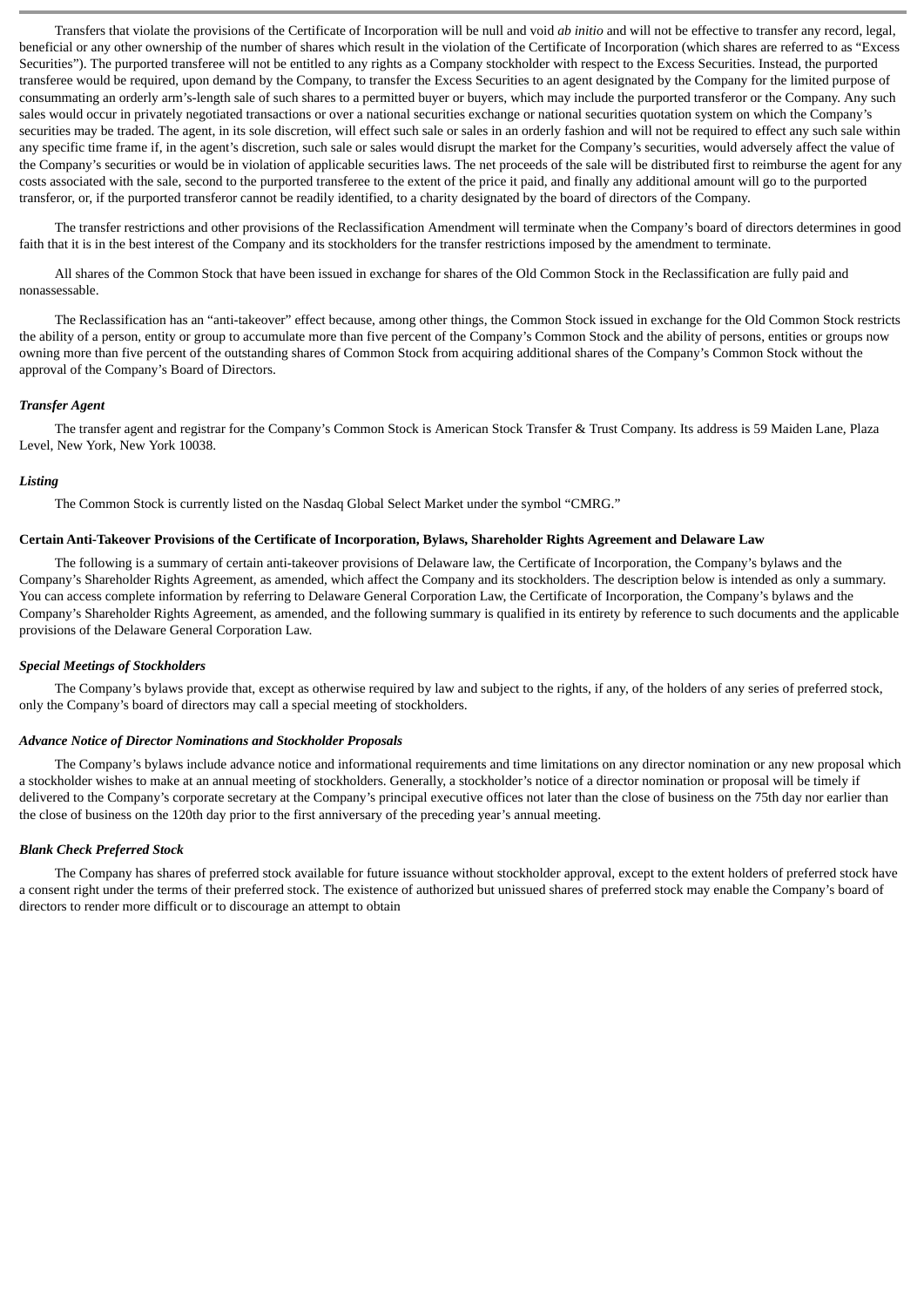control of the Company by means of a merger, tender offer, proxy contest or otherwise. For example, if in the due exercise of its fiduciary obligations, the Company's board of directors were to determine that a takeover proposal is not in the best interests of the Company or its stockholders, the Company's board of directors could cause shares of preferred stock to be issued without stockholder approval in one or more private offerings or other transactions that might dilute the voting or other rights of the proposed acquirer or insurgent stockholder or stockholder group. In this regard, the Certificate of Incorporation grants the Company's board of directors broad power to establish the rights and preferences of authorized and unissued shares of preferred stock. The issuance of shares of preferred stock could decrease the amount of earnings and assets available for distribution to holders of shares of Common Stock. The issuance may also adversely affect the rights and powers, including voting rights, of these holders and may have the effect of delaying, deterring or preventing a change in control of the Company.

#### *Preferred Stock Purchase Rights*

On December 8, 2008, the Company's board of directors adopted a Shareholder Rights Agreement, or the Rights Agreement, under which the board of directors authorized and declared a dividend of one preferred stock purchase right for each share of the Company's common stock. Each right entitles the registered holder of Common Stock to purchase from the Company one one-thousandth of a share of Series A Junior Participating Preferred Stock at a purchase price of \$5.00 per share, subject to adjustment. The rights become exercisable upon the occurrence of certain events and may make the acquisition of the Company more difficult and expensive. Under the terms of the Rights Agreement, in the event a person or group obtains beneficial ownership of 15% or more of the Common Stock, then under certain circumstances holders of the rights will have the ability to purchase, for the \$5.00 purchase price, as adjusted, either (i) a number of shares of Common Stock having a market value of twice the purchase price or (ii) in the event of a business combination or sale in which the Company is not the surviving corporation, a number of shares of Common Stock of the surviving corporation having a market value of twice the purchase price. The rights will expire at the close of business on December 8, 2009, unless earlier redeemed or exchanged by the Company.

The Rights Agreement may delay or prevent an acquisition of the Company that stockholders may consider favorable, which could decrease the value of the Company's Common Stock.

#### *Section 203 of the Delaware General Corporation Law*

The Company is subject to the provisions of Section 203 of the Delaware General Corporation Law. In general, Section 203 prohibits a publicly held Delaware corporation from engaging in a "business combination" with an "interested stockholder" for a three-year period following the time that this stockholder becomes an interested stockholder, unless the business combination is approved in a prescribed manner. A "business combination" includes, among other things, a merger, asset or stock sale or other transaction resulting in a financial benefit to the interested stockholder. An "interested stockholder" is a person who, together with affiliates and associates, owns, or did own within three years prior to the determination of interested stockholder status, 15% or more of the corporation's voting stock. Under Section 203, a business combination between a corporation and an interested stockholder is prohibited unless it satisfies one of the following conditions:

- before the stockholder became interested, the board of directors approved either the business combination or the transaction which resulted in the stockholder becoming an interested stockholder;
- upon consummation of the transaction which resulted in the stockholder becoming an interested stockholder, the interested stockholder owned at least 85% of the voting stock of the corporation outstanding at the time the transaction commenced, excluding for purposes of determining the voting stock outstanding, shares owned by persons who are directors and also officers, and employee stock plans, in some instances; or
- at or after the time the stockholder became interested, the business combination was approved by the board of directors of the corporation and authorized at an annual or special meeting of the stockholders by the affirmative vote of at least two-thirds of the outstanding voting stock which is not owned by the interested stockholder.

The existence of this provision may have an anti-takeover effect with respect to transactions the Company's board of directors does not approve in advance. Section 203 may also discourage attempts that might result in a premium over the market price for the shares of Common Stock held by stockholders.

These provisions of Delaware law and the Certificate of Incorporation could have the effect of discouraging others from attempting hostile takeovers and, as a consequence, they may also inhibit temporary fluctuations in the market price of the Company's Common Stock that often result from actual or rumored hostile takeover attempts. These provisions may also have the effect of preventing changes in the Company's management. It is possible that these provisions could make it more difficult to accomplish transactions that stockholders may otherwise deem to be in their best interests.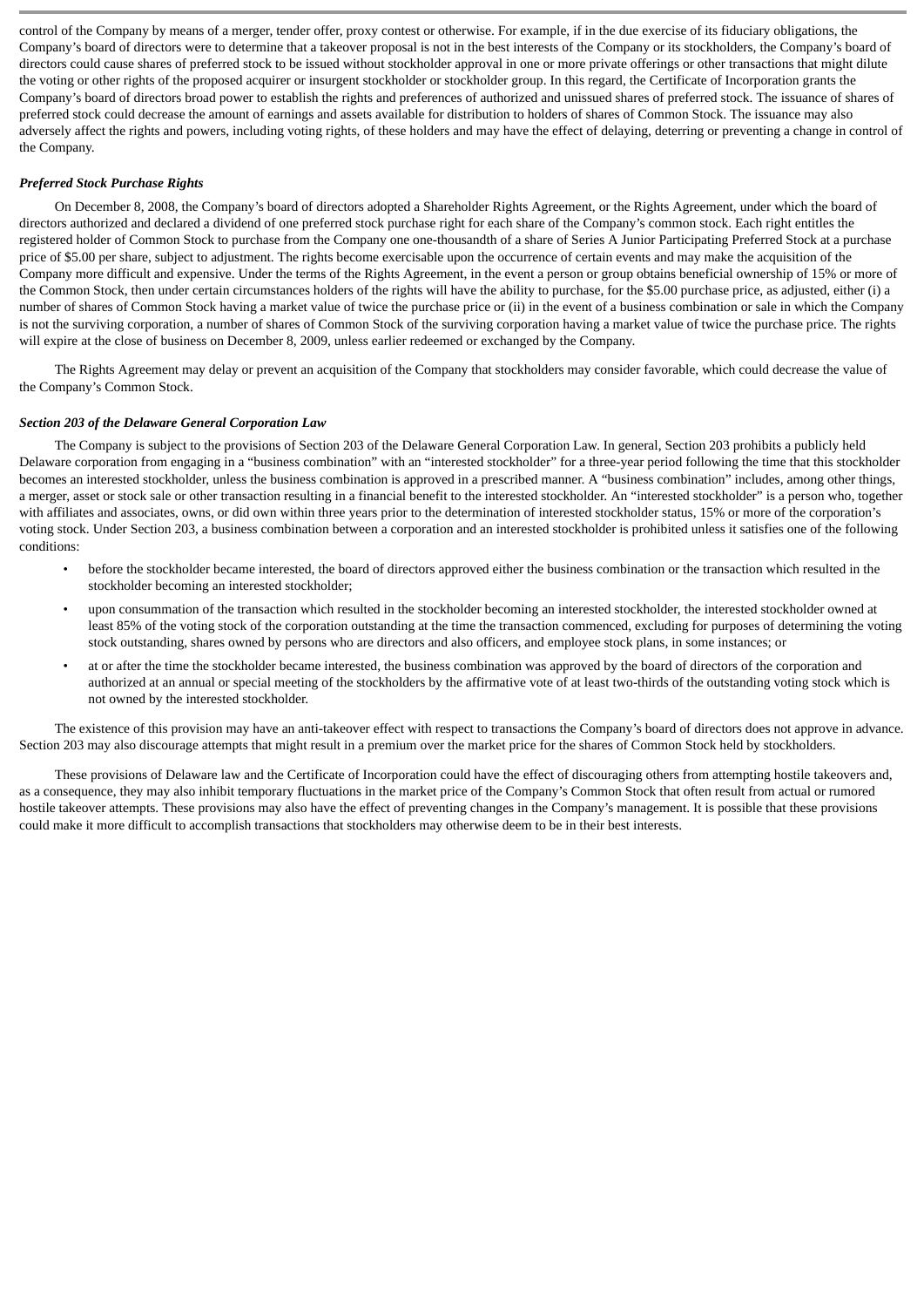#### **Item 2. Exhibits**

| <b>Exhibit</b><br><b>Number</b> | <b>Description</b>                                                                                                                                                                                                                                                                                                                                                                                                                                                                    |
|---------------------------------|---------------------------------------------------------------------------------------------------------------------------------------------------------------------------------------------------------------------------------------------------------------------------------------------------------------------------------------------------------------------------------------------------------------------------------------------------------------------------------------|
| 3.1                             | Restated Certificate of Incorporation of the Company, as amended (included as Exhibit 3.1 to Amendment No. 3 of the Company's Registration<br>Statement on Form S-1 (No. 33-13402), and incorporated herein by reference).                                                                                                                                                                                                                                                            |
| 3.2                             | Certificate of Amendment to Restated Certificate of Incorporation, as amended, dated June 22, 1993 (included as Exhibit 3.2 to the Company's<br>Quarterly Report on Form 10-Q filed on June 18, 1996, and incorporated herein by reference).                                                                                                                                                                                                                                          |
| 3.3                             | Certificate of Amendment to Restated Certificate of Incorporation, as amended, dated August 8, 2002 (included as Exhibit 3.3 to the Company's<br>Quarterly Report on Form 10-Q filed on September 17, 2002, and incorporated herein by reference).                                                                                                                                                                                                                                    |
| 3.4                             | Certificate of Amendment to Restated Certificate of Incorporation, as amended, dated August 27, 2009 (included as Exhibit 3.1 to the Company's<br>Current Report on Form 8-K filed on August 28, 2009, and incorporated herein by reference).                                                                                                                                                                                                                                         |
| 3.5                             | Certificate of Amendment to Restated Certificate of Incorporation, as amended, dated August 27, 2009 (included as Exhibit 3.2 to the Company's<br>Current Report on Form 8-K filed on August 28, 2009, and incorporated herein by reference).                                                                                                                                                                                                                                         |
| 3.6                             | Form of Certificate of Designation, Preferences and Rights of Series A Junior Participating Preferred Stock, as filed with the Secretary of the<br>State of Delaware on December 9, 2008 (included as Exhibit 3.1 to the Company's Current Report on Form 8-K filed on December 9, 2008, and<br>incorporated herein by reference).                                                                                                                                                    |
| 3.7                             | By-Laws of the Company, as amended (included as Exhibit 3.4 to the Company's Quarterly Report on Form 10-Q filed on December 12, 2000,<br>and incorporated herein by reference).                                                                                                                                                                                                                                                                                                      |
| 4.1                             | Rights Agreement, dated as of December 8, 2008, by and between the Company and American Stock Transfer & Trust Company, LLC, as Rights<br>Agent, which includes as Exhibits thereto the Form of Certificate of Designation, the Form of Right Certificate and the Summary of Terms<br>attached thereto as Exhibits A, B and C, respectively (included as Exhibit 4.1 to the Company's Current Report on Form 8-K filed on<br>December 9, 2008, and incorporated herein by reference). |

4.2 Amendment, dated as of June 29, 2009, to the Rights Agreement, dated as of December 8, 2008, between the Company and American Stock Transfer & Trust Company, LLC, as Rights Agent (included as Exhibit 4.1 to the Company's Current Report on Form 8-K filed on June 29, 2009, and incorporated herein by reference).